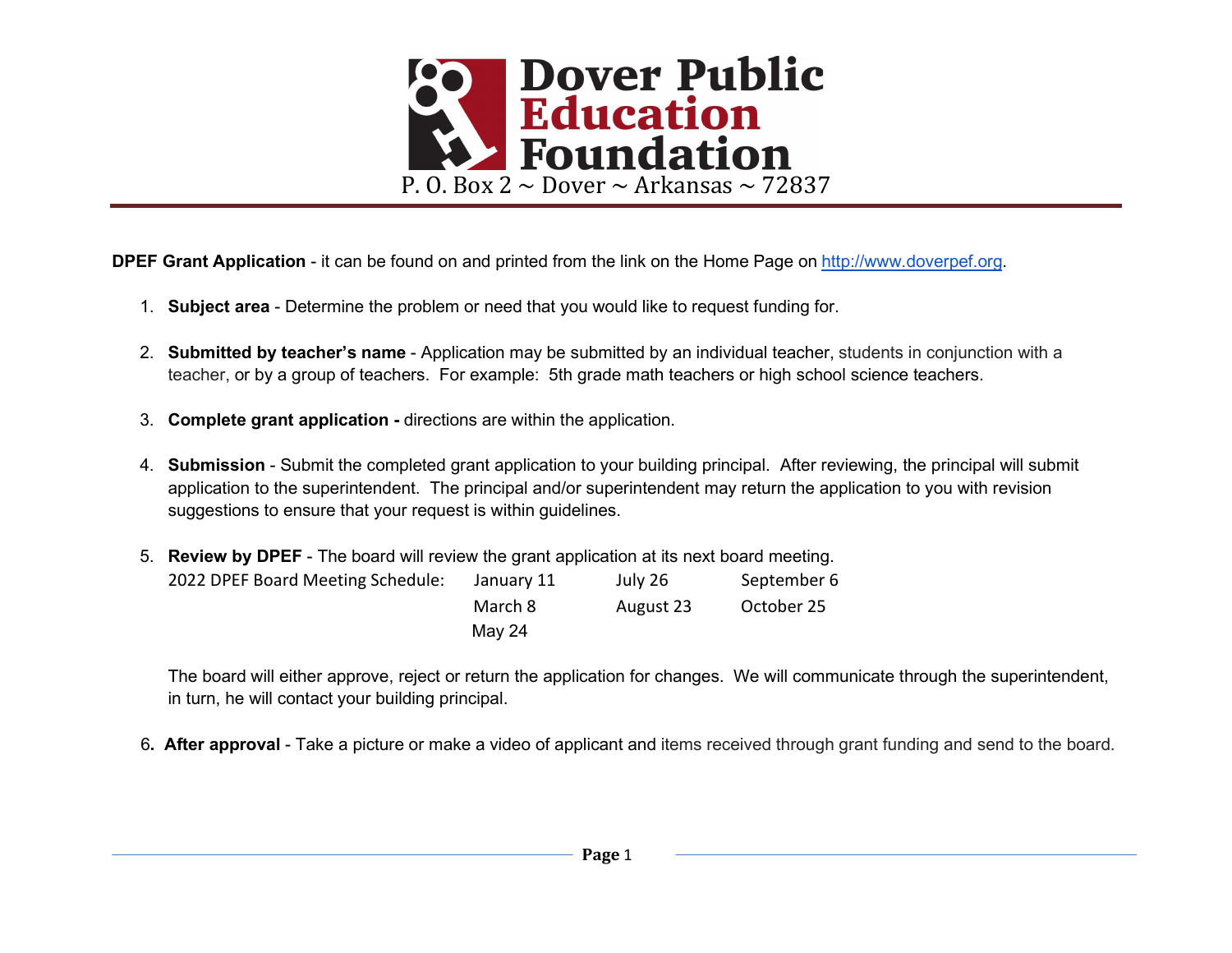

## Application for Project Grant

I. The completed application should be given to your building principal. The building principal should then forward this application to the Superintendent's office for his approval and submission to the Foundation. It is the policy of the Foundation to respond to applications within 60 days of receipt.

| <b>Teacher's Name</b>                | Grade                   |
|--------------------------------------|-------------------------|
| <b>Building</b>                      | <b>Subject Area</b>     |
| <b>Number of Students to Benefit</b> | <b>Amount Requested</b> |
|                                      |                         |
|                                      | Date                    |
|                                      |                         |

(Additional Pages May be Added if Needed)

II. Describe the activity which you are requesting funding. Please remember that the project should inspire students, generate enthusiasm, and promote academic growth. Please give us detailed information about your request.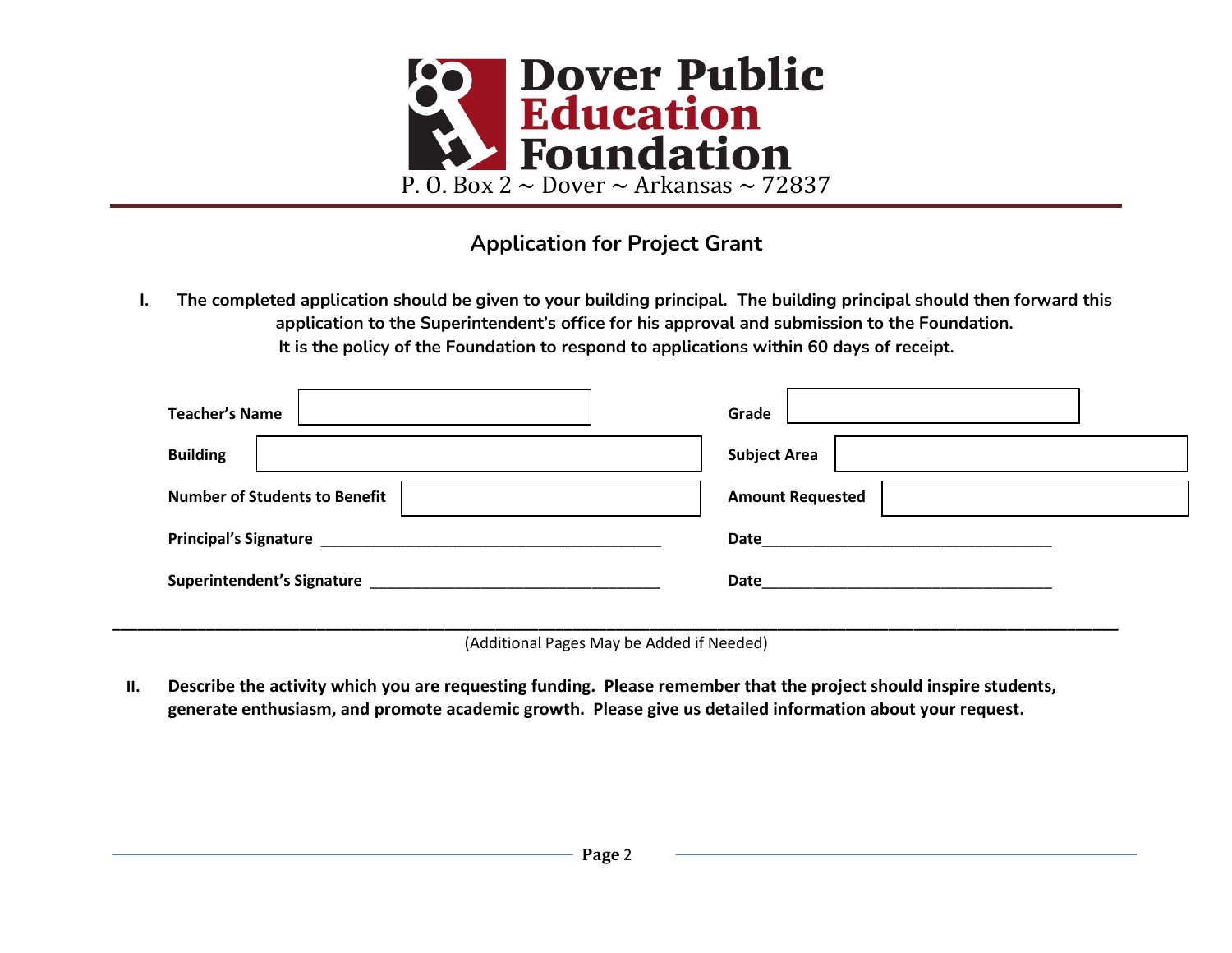

III. Budget: List the materials or other expenses that are to be covered by this grant and their costs. There will be no allowance for stipends or food. Reimbursement will be made through the school district. Any request submitted without a detailed budget will not be considered by the Foundation.